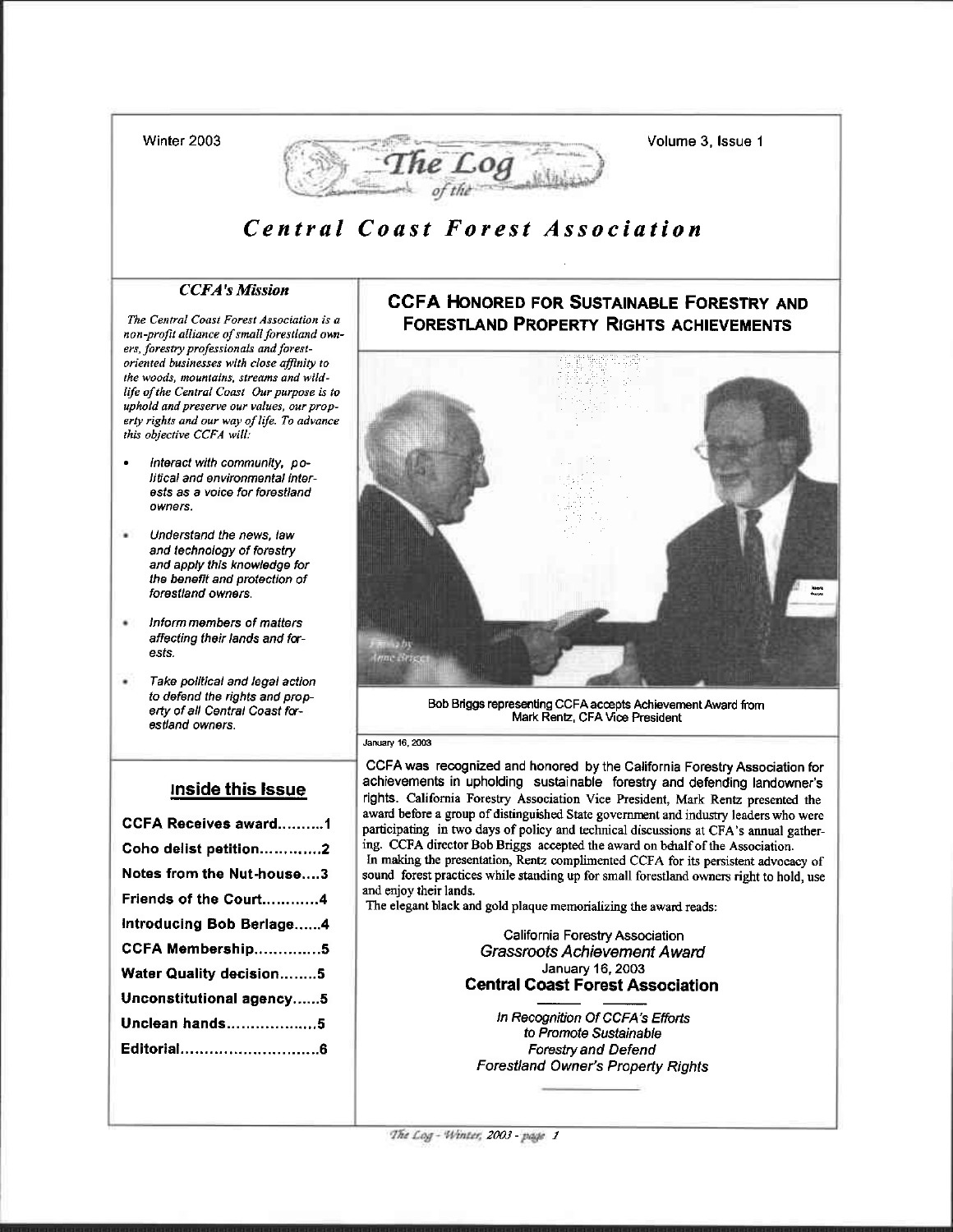## Coho are probably not indigenous to this locale **CCFA Petitions Federal Government to Remove Central Coast Streams** from Coho Salmon ESU

#### **By: Bob Briggs**

Since October 31, 1996, NMFS listing of Central Coast coho salmon as a threatened species under the Federal Endangered Species Act has justified many incursions on private property and personal freedom. CCFA believes in real environmental protection but a preponderance of multi-disciplinary evidence indicates that coho salmon are not native to Santa Cruz Mountains streams. Restoration of native coho salmon habitat is therefore not a valid reason for abridging property rights of farmers, fishermen, builders, timber growers and others using or enjoying Central Coast natural resources.

On September 11, 2002, with the advice and help of the Pacific Legal Foundation, CCFA filed a petition (based on solid, local, scientific and historic findings) to redraw the southern boundary of the Central Coast Coho ESU to San Francisco Bay rather than the Pajaro River. This petition lays out facts showing that coho salmon are not native to the Santa Cruz Mountains streams and hence, could not be "an important component in the evolutionary legacy of the species" as required by the Endangered Species Act.

#### **History Contradicts anecdotal stories**

Contrary to the large body of stories and anecdotes, early scientific fish surveys in the Central Coast report no coho salmon south of San Francisco prior to heavy hatchery stocking beginning a century ago. Stanford Scientist, David Starr Jordan, in 1898, identifies the habitat range as from San Francisco north. A second scientific study in 1912 confirms the absence of coho from Santa Cruz Mountains streams at that time. No credible scientific or historic evidence refutes this record.

#### Hatchery fish "swamp" native coho census

Massive numbers of hatchery coho have been continuously planted in Santa Cruz Mountains streams since the early 1900s making subsequent population reports meaningless and contributing to the myth of large, native populations. The laymen's difficulty in distinguishing between steelhead and coho also probably contributed to misinformation.

#### Coho colonies are vulnerable to natural catastrophes

Geomorphologists, climatologists, and hydrologists believe that Santa Cruz Mountains streams are very hostile to permanent colonies of coho salmon. Due to their rigid life cycle (unlike steelhead and other salmonids), coho cannot interbreed between generations. This, and the lack of other adaptive options make the survival of each generation essential for permanent populations. Stochastic events related to the climate and geography - droughts, floods, sand bar open

ing failure and other natural events frequently extirpate a generation and make permanent colonies of coho, with their very limited survival options, improbable.

Since coho occasionally stray to non-natal streams, it is possible that occasional transient coho colonies existed prior to recent artificial stocking but the high probability of extirpation by frequent, natural, stochastic events makes permanent colonies unlikely.

#### Archeological findings are consistent with the conclusion

An extensive survey of archeological excavations of Central Coast Native American kitchen middens (refuse dumps) spanning the period from 6000 BC to the time of European settlement produced tens of thousands of fish remains, but no coho salmon remains appear in the Native's dietary refuse. Steelhead remains are plentiful in the middens south of San Francisco and coho remains are found in middens from Contra Costa County northward. The archeologists and fish fossil experts conclude that coho were probably not present in these streams prior to recent artificial introduction.

#### Only permanent population can support a genetic legacy

History, archeology and physical sciences support the conclusion that coho are not native to the Santa Cruz Mountains streams and could not survive unless they were continuously restocked by artificial methods (as has been the case for nearly a century).

The Federal Endangered Species Act (ESA) sets two criteria for listing a species as threatened.

1) It must be substantially reproductively isolated from other conspecific\* population units.

#### 2) It must represent an important component in the evolutionary legacy of the species.

Our petition concludes: The best available scientific information shows that Santa Cruz Mountains streams have never supported and are incapable of supporting permanent, natural populations of coho salmon and that hatchery coho that are and/or have been present could not comprise an important component in the evolutionary legacy of the species. We therefore request that the California Coast from San Francisco Bay south be withdrawn from the Central Coast Coho ESU. Our petition has been deemed to be of sufficient scientific merit to warrant study by NMFS and we await their final analysis.

\* conspecific =  $\circ$  of or pertaining to the same species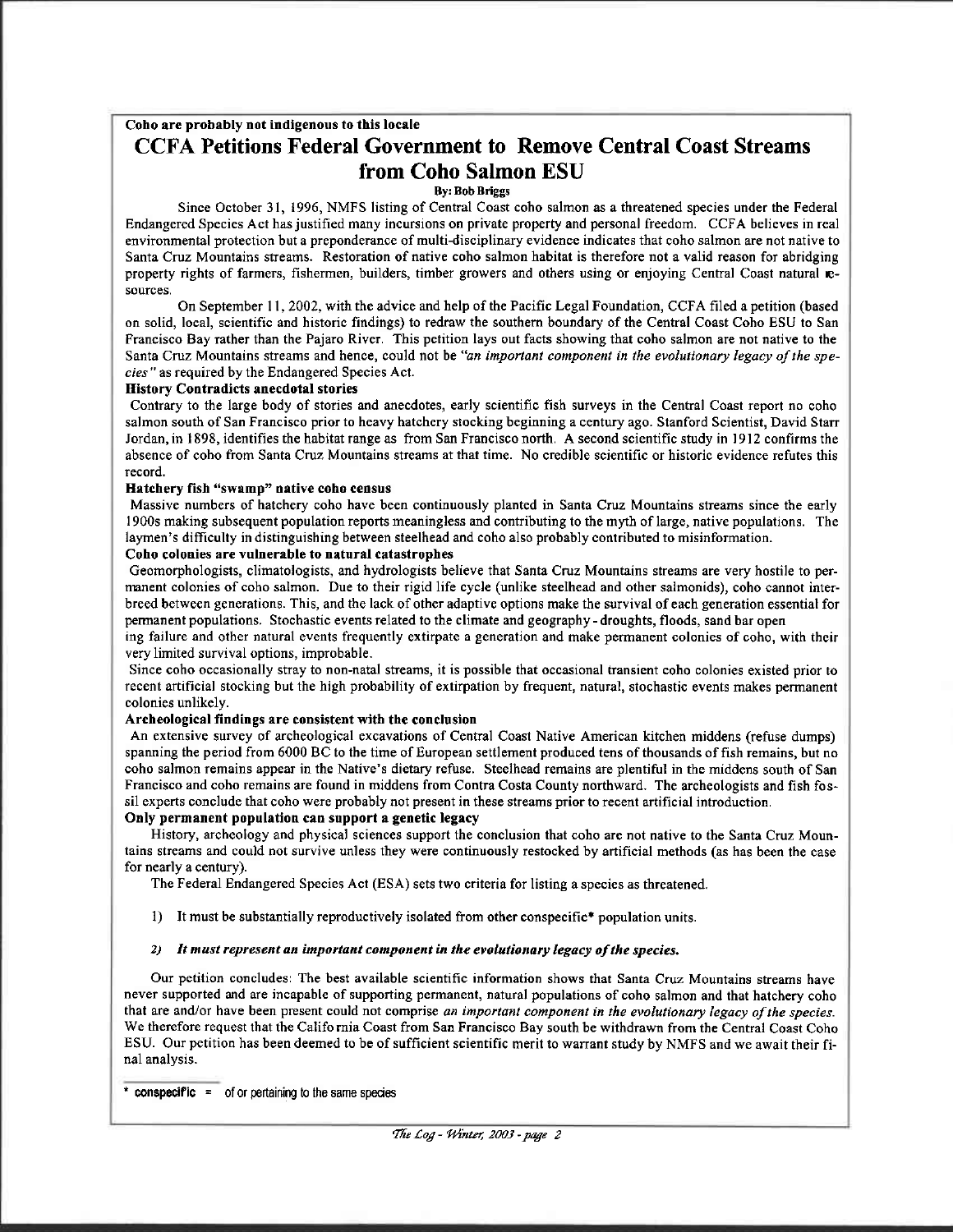

# Notes from the Nut-house

Or: Why I feel like an alien around here.

## One business at a time (it's not about the economy, stupid)

The enviro-amplified wildfires last summer that burned the entirety of the Kamioposis Wilderness area and an enormous amount of adjoining forest, (see fall 2002 Log) caused the loss of 1 billion board feet of timber and the closure of the last lumber mill in this major forest area of Southern Oregon. Now, the Rough and Ready lumber mill has announced it will close after 59 years of serving its community because it cannot get logs.

Meanwhile, next door to Rough and Ready, the burned trees contain more than \$500 million dollars worth of wood that will be destroyed by insects and decay within about two years. This destruction has been assured by the same agencies and enviros whose policies promoted the fires last year and now have created a lengthy planning and legal process which assures that the dead trees will be worthless before they can be logged.

#### Facts about Rough and Ready Lumber Co.

Ownership Family owned and operated Years of operation 59 years Employees 145 employees Production volume 50 million board feet/year Plant Modern, hitech

...Reminds me of another last-survivor lumber mill I know.



#### **How to save steelhead** hint, dry up their in-stream habitat

Throughout the Central Coast, misplaced efforts to "restore" endangered fish are depriving farmers of their traditional irrigation water sources. We know of two victims in San Mateo County and seven in Santa Cruz County within the past six months.

One of the San Mateo victims, the Aldo Giusti family, has have farmed their land for over 100 years using water collected in on-stream reservoirs during the rainy season. The source is usually dry by mid-summer, and the Giusti's irrigate using the water stored behind their dams. Incidentally, steelhead also spawn and rear in the reservoirs.

Since evaporation and withdrawal of water reduce the habitat area within the reservoirs during the summer, the CDF&G has declared that this may constitute a "take" of steelhead...verrry bad..

Noted fisheries biologist, Dr. Jerry Smith, having studied this situation for two years, concluded that the only possibility for steelhead to live on the ephemeral stream is the water stored behind the dams. CDF&G, nevertheless, in order to prevent a possible "take", ordered the abandonment of both dams.

Here's the punch line: Ex-farmer Giusti reports that, for the first time in his lifetime of farming and living on this land, there are no steelhead in the now dry stream bed and reservoirs.

Here at the nut-house we hear the speculation that this action by CDF&G may have nothing to do with fish. ???

## Nut house research report

#### Why are there no coho bones in ancient, local, native middens? (We always thought it was because there were no coho present then. Read on)

The Sierra Club and the other usual suspects have taken on CCFA's petition to delist local coho salmon. One of their arguments against the archeological data indicating steelhead but not coho remains in the ancient local native's diet (hence their trash dumps) is that coho salmon probably had religious significance to the natives so they ceremoniously returned all coho remains to their ocean home.

Here is a transcript of an ancient, after-dinner, family conversation that mysteriously came into the possession of the nut-house correspondent.

Father: Now son, take these remains of our sacred coho dinner, walk the five miles down to the sea, wait till the moon is directly overhead and solemnly return them to their home in the ocean. Then the coho god will be pleased. Son: Yes father. Oh...and father, what should I do with these steelhead bones?

Father: Throw 'em on the trash heap, ya dummy!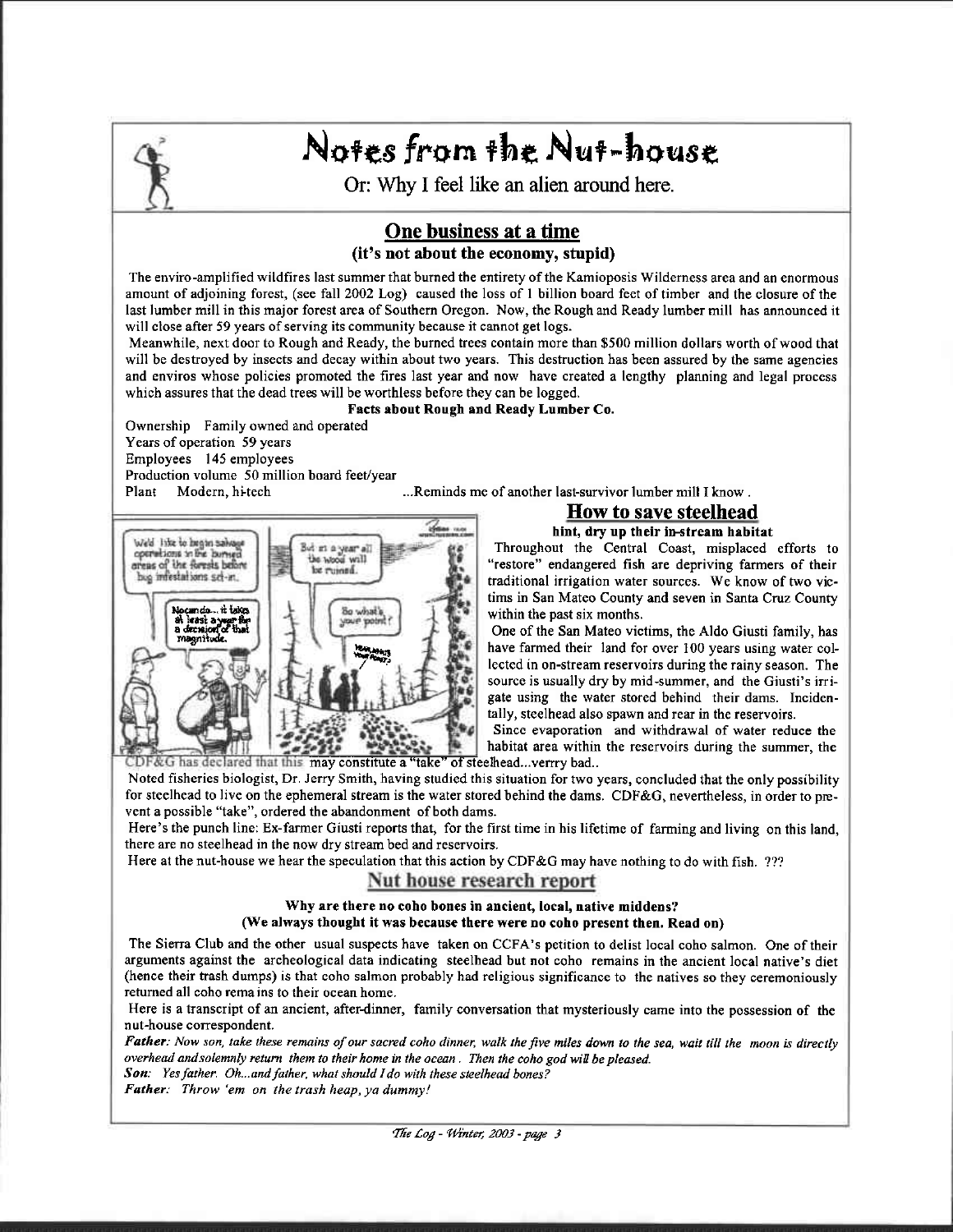## PACIFIC LEGAL FOUNDATION LEADS FOUR STATEWIDE RESOURCE ORGANIZATIONS IN SUPPoRT oF CCFA LAWSUIT APPEAL

On a subject usually devoid of much encowagement, we have some very good news. The Pacific Legal Foundation, on behalf of Four leading Califomia resource organizations has filed with the Sixth Appellate Court, a friend-of-thecourt (amicus curiae) brief in support of our legal action to protect the rights of Santa Cruz County forestland owners. The 41 page amicus brief that has been accepted as court testimony, supports our position and introduces some valuable new arguments.

The four loyal friends who have stood up for us are: the Forest Landowners of California, the Califomia Forestry Association, the California Farm Bureau and the California Cattlemen's Association. All of these organizations are engaged in major battles of their own to protect their lands and rights but they have given their time and resources to support CCFA and Big Creek in our dispute with Santa Cruz County and the State Coastal Commission. We owe them a big debt of gratitude.

State Board of Forestry still dithering on amicus position In another encouraging bit of news the court has responded to a request by the State Board of Forestry to extend the time for filing an amicus curiae brief on our position. We have urged them to join the fray from the

beginning since the thrust of our case is to keep S,C. County and the Coastal Commission from usurping the Board's regulatory authority. Without this authority, the Board cannot perform its assigned function, and thus, serves no important purpose, so in a sense, we are fighting their battle.

We cannot explain their reluctance since the bureaucratic and political logic are convoluted beyond our comprehension but we hope that this time, they will step up and help us by defending themselves. The fact that they have requested an extension of filing time from January 15 to Feb. 12 is encouraging.

Additional 58 day extension of filing time requested by S. C. County and Coastal Commission In keeping with the tradition of the legal system, attorneys for Santa Cruz County have requested an extension of the date for filing their final brief fom Feb. 12 until April 12. Since the Court will probably automatically grant it regardless, we have reluctantly agreed to go along. We know that to our members who are waiting to get on with plans for their timberlands, time is of the essence, but we have not found a way to hurry the legal profession or the court.

By: Bob Briggs

CCFA Legal Correspondent

#### Continued to next column

## INTRODUCING CCFA'S BOB BERLAGE; SCHOLAR, WOODSMAN, COMMUNICATOR, COMMUNITY LEADER, CALENDAR MODEL



So that you, dear readers, will recognize CCFA's principle "ball carriers", we occasionally present an introduction and easily recognized photo of them in their natural habitats. Bob Berlage, pictured on the left, is one of the founders and charter directors of CCFA, served a term as president, helps edit "The Log" and earns his present living in "communications" for a local forest products firm.

Bob eamed his B.S. degree in English Lit from Utah State U. in 1973, followed by three years of graduate study at the Uniyersity of Utah in cultural anthropology, but finally went to work when the realities of life set in. For the next 2l years (back when he worked for a living) Bob was a timber faller. (see photo)

Bob's volunteer, community service has recently led to his vice chairmanship of the Republican party of Santa Cruz County. In his spare time, he fishes, boats, shoots, and sometimes relaxes.

Mr. Berlage says that he is proud of his career and accomplishments in the forest products industry and takes great satisfaction in working with the many other conscientious, industry professionals to provide, quality forest products to the community.

CCFA founding director and past president, Bob Berlage driving his point the old fashioned way  $( \sim 1984)$ 

The Log - Winter, 2003 - page 4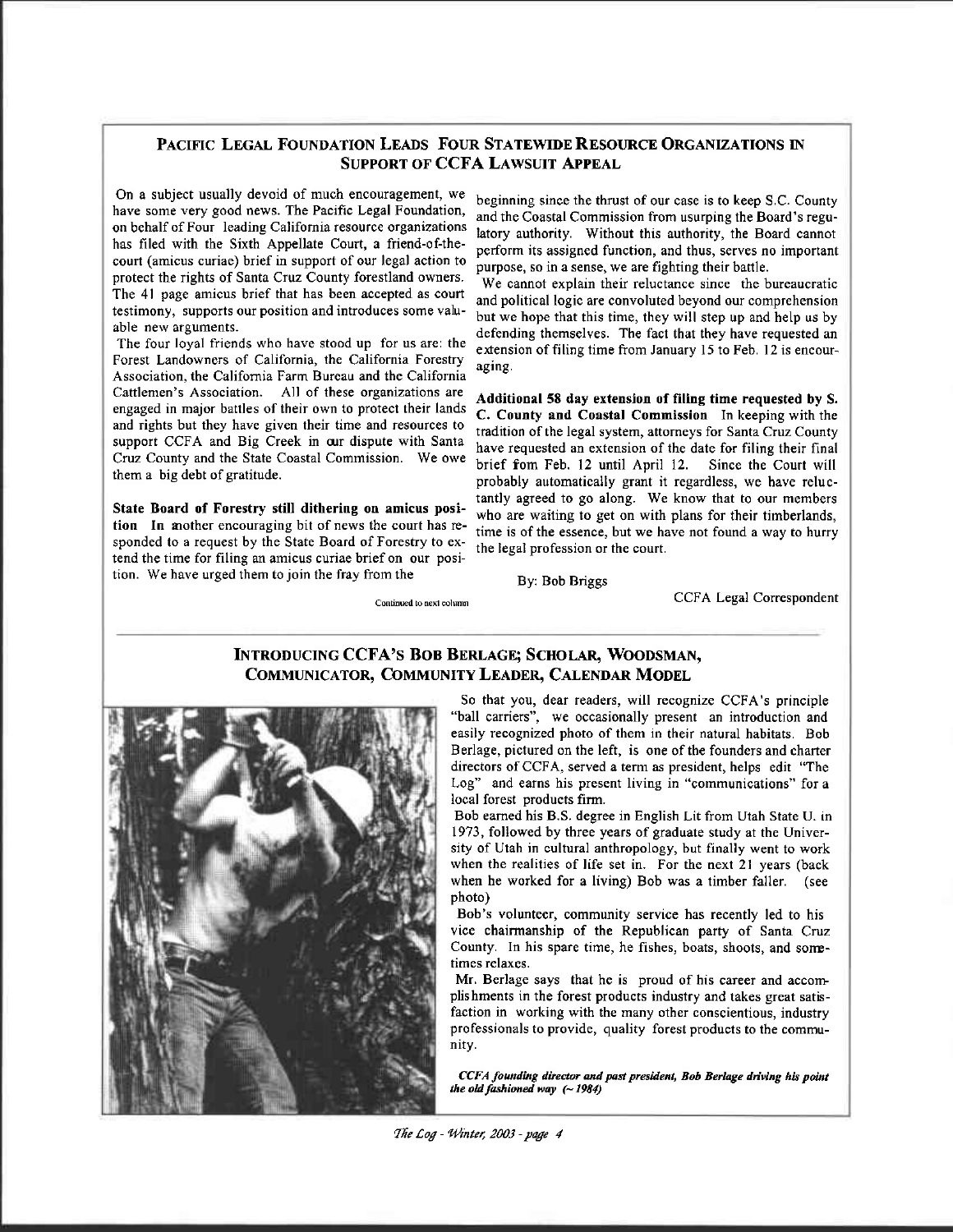## Gentral Coast Forest Owners Dodge Another Bullet at CCRWQCB Hearing

#### February7,2003

The Central Coast Regional Water Quality Control Board delayed action on its staff's recommendation for a change in waste discharge requirements for timber harvest activities that would have added one more layer of bureaucracy to the already tedious process of obtaining a hawest permit. Just as has Sarta Cruz County and the Califomia Coastal Commission, the CCRWQC stafr seems to want to usurp board of forestry control of timber harvests on the Central Coast.

According to forester Eric Huff, the Board expressed dissatisfaction with it's staff for advocating a "cookie cutter" or one-sizefits-all set of regulations for the Central Coast where conditions are much different from other areas such as the Central Valley. The Board agreed to take no action on the change until it conducts a hands on field trip in May to learn for themselves the actual local conditions before taking further action.

Thanks are due to CCFA mehbers, Eric Huff, CDF staff, and many other concemed citizens who testified to the Boad and told it like it is. Mr. Huff urges CCFA members to be prepared for the May inspection.

## Galifornia Goastal Commission is unconstitutional says appellate Court

Having taken them to court to contest intrusions on forestland owners' freedom, CCFA knows that the California Coastal Commission is a high-handed regulatory power with no accountability to voters. Now, this is about to change, thanks to a California Court of Appeal ruling on Dec. 30 declaring the Coastal Commission *unconstitutional*.

This good news is another reason to be grateful to the Pacific Legal Foundation who have been pursuing this matter for several years and are prepared to follow it to the Supreme Court if that is necessary.

## Judge Declares that Santa Cruz Earth First boss has "unclean hands"

By Bob Berlage

Just when we thought the law-breaking anarchist grow, Earth First, had sunk about as low possible, they have managed to surprise us yet again. On the heels of the accidental, fatal fall of a hired tree-sitter near Corallitos in south Santa Cruz County, the local Earth First leader seems more concerned with his tree-climbing paraphernalia than with the young man to whose death he contributed. Dennis Davie, self-described leader of Earth First Santa Cruz, had the audacity to file a court action to retake possession of items left at the scene by the deceased, tree-sitter.

The judge could barely hide his disdain for Mr. Davie. When asked whether Earth First had permission to enter the private prop-

## ls vour membership current? CGFA needs vour help!

|                                    | <b>Central Coast Forest Association</b>                                                                                                                                                            |                                    |
|------------------------------------|----------------------------------------------------------------------------------------------------------------------------------------------------------------------------------------------------|------------------------------------|
|                                    | Membership / Renewal / Contribution                                                                                                                                                                |                                    |
|                                    | Date.                                                                                                                                                                                              |                                    |
|                                    |                                                                                                                                                                                                    |                                    |
|                                    | I am not a member but I wish to receive future issues of the "Log"                                                                                                                                 |                                    |
|                                    |                                                                                                                                                                                                    |                                    |
|                                    |                                                                                                                                                                                                    |                                    |
|                                    | <u> 1989 - Andrea Stadt Britain, marwolaethau a chwaraeth a chwaraeth a chwaraeth a chwaraeth a chwaraeth a chwar</u>                                                                              | <b>MEMBERSHIP CATEGORY</b>         |
|                                    | <u> 1980 - Jan James Barnett, amerikan basar pada p</u>                                                                                                                                            | <b>DUES</b>                        |
|                                    | <u> 1989 - Andrea Angelsen, markanista alemanista (h. 1989)</u>                                                                                                                                    | Individual<br>$\ldots \ldots$ \$50 |
|                                    | Signature <b>Signature Signature Signature Signature Signature Signature Signature Signature Signature Signature Signature Signature Signature Signature Signature Signature Signature Signatu</b> |                                    |
| P.0. Box 1670 - Capitola, CA 95010 | Please make checks payable to Central Coast Forest Association, -OR - CCFA Legal Fund                                                                                                              |                                    |

The Log - Winter, 2003 - page 5